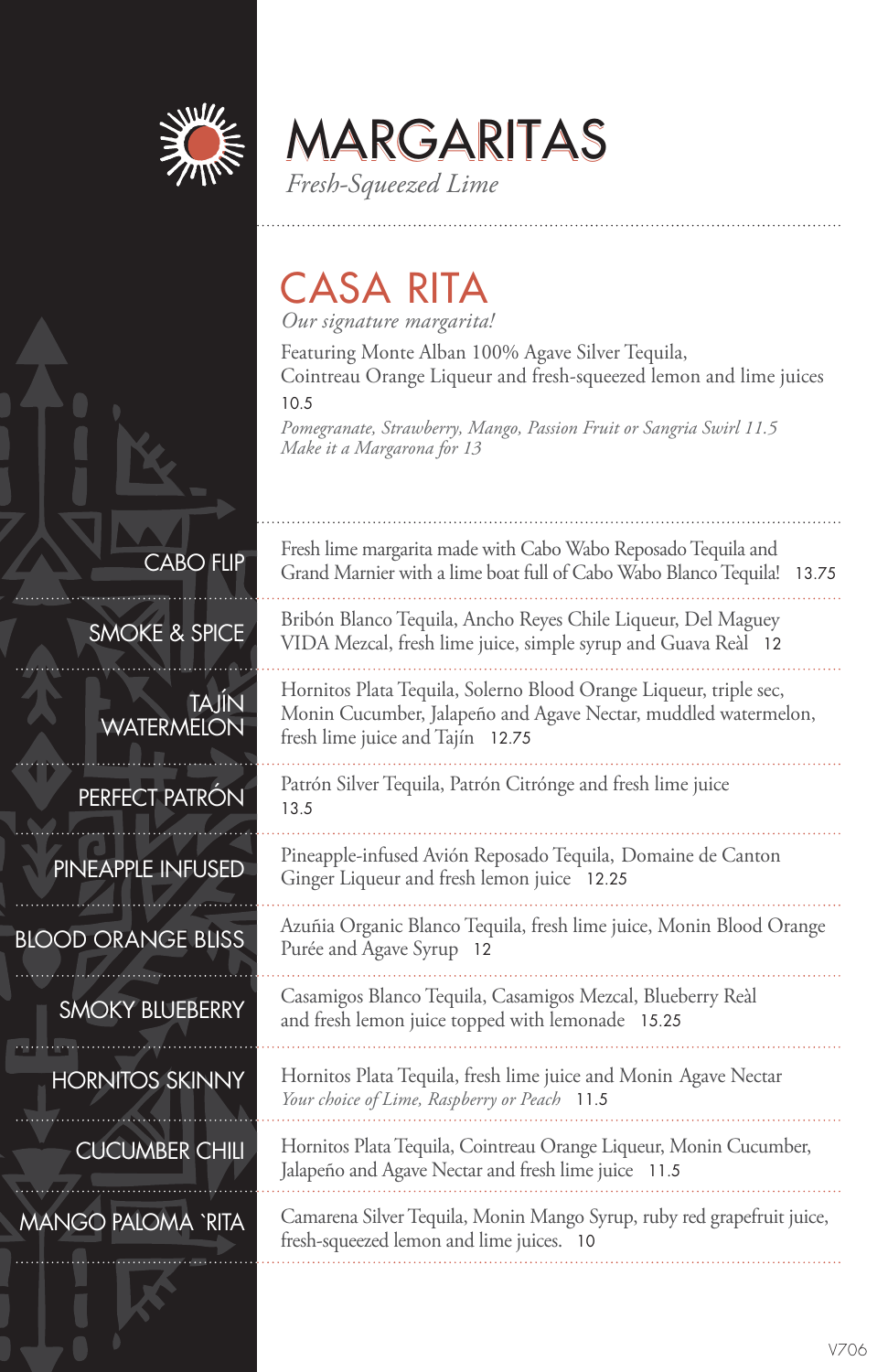

# CANTINA CLASSICS

Dulce Vida Organic Blanco Tequila, fresh lime juice,

RumHaven Coconut Rum, Monin Desert Pear Syrup,

Mount Gay Eclipse Rum, Coco Reàl, Monin Passion Fruit,

Fresh lime juice and Fever-Tree Ginger Beer with your choice of Montelobos Mezcal, Espolòn Blanco Tequila, Tito's Handmade Vodka or

Topo Chico Mineral Water 11

Fever-Tree Ginger Beer 9

fresh lime juice, mint, club soda 12

fresh lime juice and pineapple juice 11

Jack Daniel's Tennessee Whiskey 11.75

Cruzan Aged Light Rum, fresh mint, lime and cane sugar 11.25 *Pomegranate, Strawberry, Mango or Pineapple Coconut 11.75*

Beso del Sol Red Sangria, Monin Blood Orange Purée, orange juice,

#### CANTINA MOJITO

#### LA VIDA RANCH WATER

PRICKLY PEAR MOJITO

BLOOD ORANGE SANGRIA

PASSION FRUIT PINA COLADA

CANTINA MULE

### AÑEJO HONEY BEE

# CERVEZAS VINO

#### IMPORT

Corona Extra Corona Light Dos XX Lager Heineken Modelo Negra Pacífico Tecate Heineken 0.0 *(non-alcoholic)*

### **DOMESTIC**

Bud Light Coors Light Michelob Ultra Blue Moon Miller Lite Stone Buenaveza Salt & Lime Lager Voodoo Ranger Juicy Haze IPA

#### HARD SELTZER

White Claw Black Cherry White Claw Mango

#### DRAFT

Dos XX Ambar Modelo Especial Ask Server for Additional Selections

lemon juice, Fee Brothers Cardamom Bitters 15

ROSÉ & SPARKLING Marqués de Cáceres Rosé, *Rioja* 7.5 | <sup>27</sup> Lunetta Prosecco, *Italy 187ml* 10

Cabo Wabo Añejo Tequila, Grand Marnier, Monin Honey Syrup, fresh

#### **WHITE**

Trinity Oaks Chardonnay, *California* 7.5 | <sup>27</sup> J. Lohr Estates 'Riverstone' Chardonnay, *Monterey County* <sup>9</sup>| <sup>33</sup> Sonoma-Cutrer 'Russian River Ranches' Chardonnay, *Sonoma* 13.5 | <sup>51</sup> Brancott Sauvignon Blanc, *Marlborough* 9.5 | <sup>35</sup> Ruffino 'Lumina' Pinot Grigio, *Italy* 9.5 | <sup>35</sup> Chateau Ste. Michelle Riesling, *Columbia Valley* 7.5 | <sup>27</sup>

#### RED

Santa Rita '120' Cabernet Sauvignon, *Chile* 7.5 | <sup>27</sup> Joel Gott '815' Cabernet Sauvignon, *California* 13.5 | <sup>51</sup> Decoy Cabernet Sauvignon, *California* 14.5 | <sup>52</sup> Decoy Pinot Noir, *California* 12.5 | <sup>45</sup> Catena 'Vista Flores' Malbec, *Argentina* <sup>10</sup>| <sup>37</sup> Campo Viejo Tempranillo, *Rioja* 9.5 | <sup>35</sup> Columbia Crest 'Grand Estates' Merlot, *Columbia Valley* 9.5 | <sup>35</sup>

#### V706